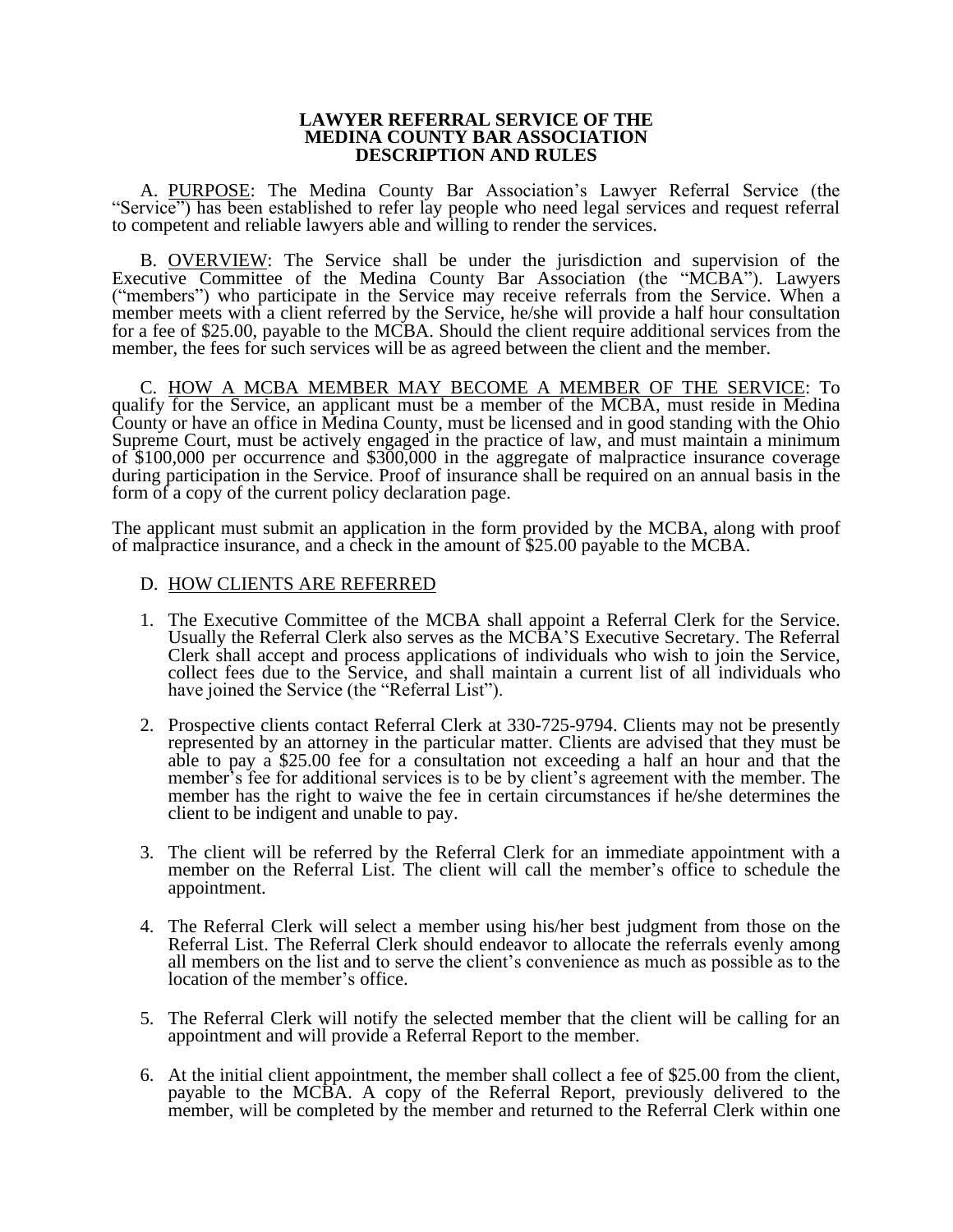week after the client contacts the member, along with the \$25.00 fee. It is recommended that the member has the client sign an Acknowledgment of Understanding, in the form attached.

E. HOW A MEMBER MAY BE DISQUALIFIED: The Executive Committee shall suspend a member of the Service from further participation in the Service under any of the following circumstances:

- 1. The member is disbarred or suspended from the practice of law.
- 2. Any grievance proceeding against the member results in a determination of probable cause.
- 3. The member is named in a criminal indictment, information or complaint that charges a crime involving moral turpitude or dishonesty. Each member of the Service shall promptly notify the Service in writing if he/she is not in compliance with the Service's rules as stated herein and in the Application.

By becoming part of the Service, the member agrees to waive the right of confidentiality granted pursuant to Gov. Bar R. V, Section 8 to the extent necessary to permit the MCBA to be informed or inquire as to the existence of any grievance proceeding against the member that results in a determination of probable cause.

## F. MISCELLANEOUS

- 1. A member may not charge clients fees or costs that exceed the charges the client would have incurred had the Service not been involved.
- 2. The Executive Committee of the MCBA and/or the Referral Clerk may periodically survey prospective clients referred to members through the Lawyer Referral Service.
- 3. The Executive Committee shall promptly investigate and take appropriate action with respect to client complaints against members of the Service or the Service itself.
- 4. No individual that has an ownership interest in, or who operates, or who is employed by the Service, or who is associated with a law firm that has an ownership interest in, or operates or is employed by the Service may receive a fee generating referral from the Service.
- 5. The Service and each member of the Service agrees to participate in arbitration or mediation in an effort to settle fee disputes that may arise between the Service and members, as a result of referrals made by the Service to the member. This provision does not apply to fee disputes between members and their clients.
- 6. Each member should provide the attached Acknowledgement to clients referred by the Service.

These rules were revised March 2000 and amended in January 2019.